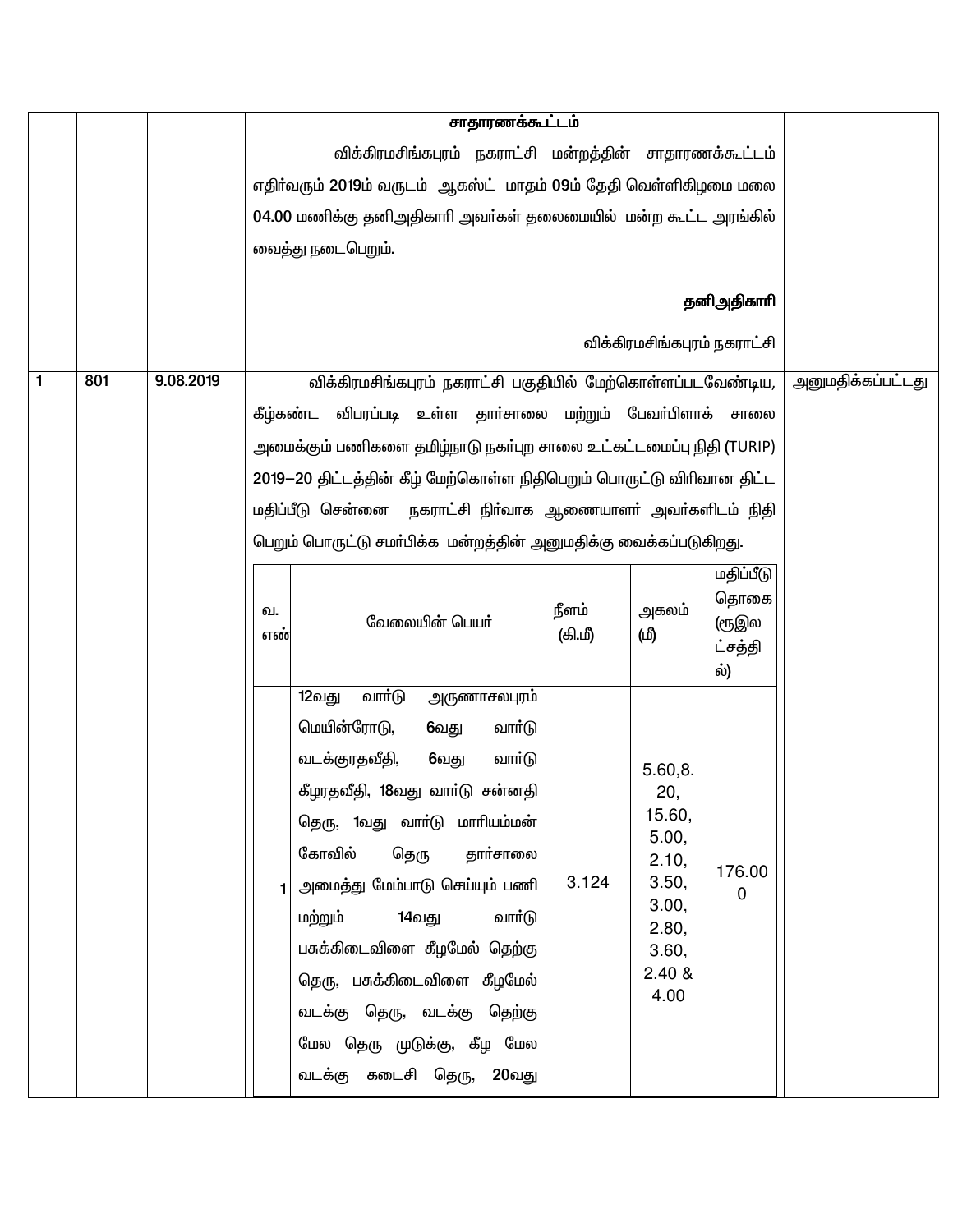|  |   | வாா்டு நாசரேத் நடுத்தெரு, தெற்கு   |       |                |        |  |
|--|---|------------------------------------|-------|----------------|--------|--|
|  |   | தெரு, மேல முடுக்கு, போலீஸ்         |       |                |        |  |
|  |   | பின்புறம் 2வது<br>லயன்<br>வார்டு   |       |                |        |  |
|  |   | அம்பலவாணபுரம் கீழமேல் வடக்கு       |       |                |        |  |
|  |   | தெரு, 7வது வாா்டு புதுமனை          |       |                |        |  |
|  |   | கீழதெரு<br>தெற்கு முடுக்குகள்,     |       |                |        |  |
|  |   | கிருஷ்ணன்<br>கோவில்<br>தெரு,       |       |                |        |  |
|  |   | முத்துகிருஷ்ணாபுரம் தெரு மற்றும்   |       |                |        |  |
|  |   | 1வது வாா்டு அய்யனாா்குளம் கீழ      |       |                |        |  |
|  |   | முடுக்குகள் பேவா்பிளாக் சாலை       |       |                |        |  |
|  |   | அமைத்து மேம்பாடு செய்யும் பணி      |       |                |        |  |
|  |   |                                    |       |                |        |  |
|  |   | வாா்டு<br>செல்வவிநாயகா்<br>10வது   |       |                |        |  |
|  |   | கோவில் தெரு, வைகை தெரு,            |       |                |        |  |
|  |   | குறிஞ்சிமலா் தெரு,<br>மருதமரம்     |       |                |        |  |
|  |   | தெற்கு தெரு, மருதமரம் கீழமேல       |       |                |        |  |
|  |   | தெற்கு முடுக்குகள், தாமிரபரணி      |       |                |        |  |
|  |   | நகா் தெற்கு தெரு, 3வது வாா்டு      |       |                |        |  |
|  |   | மீனாட்சிபுரம்<br>வாய்கால்<br>ரோடு, |       | 3.50,          |        |  |
|  |   | மீனாட்சிபுரம் வடக்கு<br>கடைசி      |       | 3.80,          |        |  |
|  | 2 | சேனைதலைவா்<br>பள்ளி<br>தெரு,       | 2.761 | 5.00,<br>3.00, | 171.00 |  |
|  |   | தெற்கு தெரு, பூந்தோட்டம் கீழ       |       | 2.70,          | 0      |  |
|  |   | தெரு, 19வது வாா்டு கம்பளதாா்       |       | 3.60 &         |        |  |
|  |   | ஓடைதெரு, கம்பளத்தாா் ஓடை           |       | 2.50           |        |  |
|  |   | மேற்கு முடுக்கு, கம்பளத்தாா்       |       |                |        |  |
|  |   | நடுத்தெரு, அண்ணாநகா் வடக்கு        |       |                |        |  |
|  |   | கடைசி தெரு, 5வது வாா்டு            |       |                |        |  |
|  |   | வைத்திலிங்கபுரம் கீழ முடுக்கு      |       |                |        |  |
|  |   | பேவா்பிளாக் சாலை அமைத்து           |       |                |        |  |
|  |   | மேம்பாடு செய்யும் பணி              |       |                |        |  |
|  |   |                                    |       |                |        |  |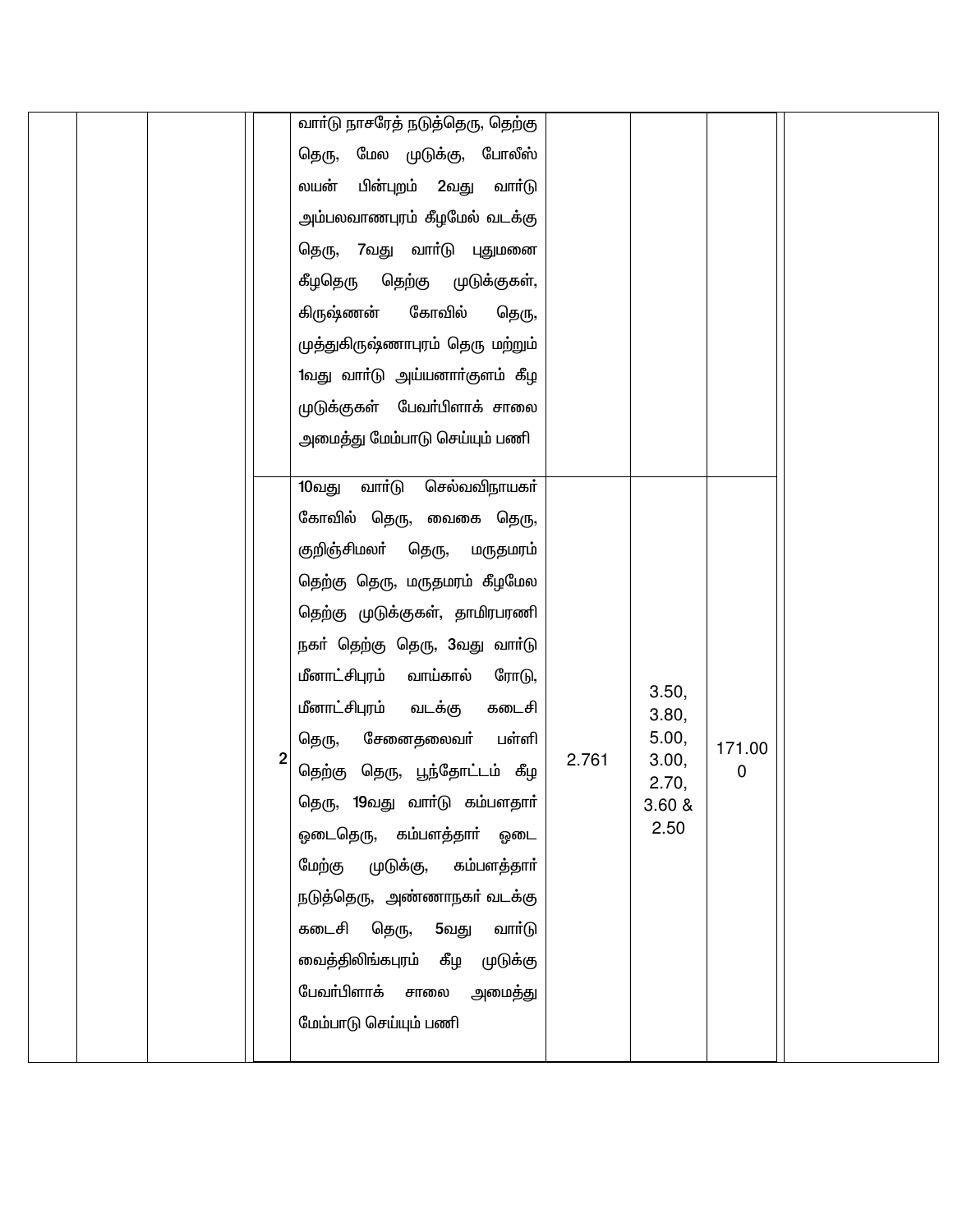|                |     | 3                                                                                                                                                                                                                                                                                                                                                                                                                                                                                                     | வார்டு<br>17வது<br>மேல<br>மேட்டுதங்கம்மன்கோவில்<br>தெரு, மேட்டுதங்கம்மன்கோவில்<br>மெயின் தெரு, வம்பளந்தான்பாறை<br>தெரு, முப்புடாதி அம்மன்கோவில்<br>மேற்கு,<br>கிழக்கு<br>முடுக்கு,<br>மேட்டுதங்கம்மன்கோவில்<br>பிள்ளையாா்கோவில்<br>நடுத்தெரு<br><u>ஊத்து</u> அம்மன்கோவில்,<br>முதல்<br>18வது வாா்டு தங்கம்மன்கோவில்<br>தெரு,<br>தெற்கு<br>12வது<br>வார்டு<br>அகஸ்தியா்புரம் அந்தோணியாா்<br>கோவில்<br>வடக்கு<br>முடுக்கு,<br><u>அருணாசலபுரம்</u><br>சமுதாயநலக்கூடம் ரோடு, 15வது<br>வாா்டு ஊா் அம்மன்கோவில் ரோடு,<br>பள்ளிவாசல்<br>கருத்தையாபுரம்<br>11வது<br>வார்டு<br>தெரு, | 2.033 | 4.20,<br>2.30,<br>3.20,<br>3.60,<br>3.00,<br>2.80,<br>4.50 &<br>3.30 | 153.00<br>$\Omega$ |                          |
|----------------|-----|-------------------------------------------------------------------------------------------------------------------------------------------------------------------------------------------------------------------------------------------------------------------------------------------------------------------------------------------------------------------------------------------------------------------------------------------------------------------------------------------------------|-----------------------------------------------------------------------------------------------------------------------------------------------------------------------------------------------------------------------------------------------------------------------------------------------------------------------------------------------------------------------------------------------------------------------------------------------------------------------------------------------------------------------------------------------------------------------------|-------|----------------------------------------------------------------------|--------------------|--------------------------|
|                |     |                                                                                                                                                                                                                                                                                                                                                                                                                                                                                                       | அமைத்து மேம்பாடு செய்யும் பணி                                                                                                                                                                                                                                                                                                                                                                                                                                                                                                                                               |       |                                                                      |                    |                          |
|                |     |                                                                                                                                                                                                                                                                                                                                                                                                                                                                                                       | மொத்தம்<br>(ந.க.எண்2148/2017/இ1)                                                                                                                                                                                                                                                                                                                                                                                                                                                                                                                                            | 7.918 |                                                                      | 500.00             |                          |
| $\overline{2}$ | 802 |                                                                                                                                                                                                                                                                                                                                                                                                                                                                                                       | சென்னை                                                                                                                                                                                                                                                                                                                                                                                                                                                                                                                                                                      |       |                                                                      |                    | <u>அனுமதிக்கப்பட்டது</u> |
|                |     | நகராட்சிகளின் நிா்வாக ஆணையா் அவா்களின்<br>செயல்முறை ஆணை ந.க.எண். 28369/J3 / 2018 நாள்:04.12.2018<br>விக்கிரமசிங்கபுரம் நகராட்சி பகுதியில் வாா்டு 1 முதல் 21 வரை வீடுகள்<br>தோறும் குப்பை எடுக்கும் பணியான முதல் நிலை சேகரிப்பு மற்றும்<br>தெருக்கள் தோறும் சுத்தம் செய்யும் திடக்கழிவு மேலாண்மை பணியினை<br>பணியாளா்கள் அமா்த்தி குப்பைகள் சேகாிக்கும் மையத்தில் சோ்த்தல்<br>மற்றும் திடக்கழிவுகளை இறுதியாக்கம் செய்தல் பணியினை தனியார்<br>மூலம் செய்திட செலவினம் உத்தேசமாக ரூ155.00இலட்சம் மன்றத்தின் |                                                                                                                                                                                                                                                                                                                                                                                                                                                                                                                                                                             |       |                                                                      |                    |                          |
|                |     |                                                                                                                                                                                                                                                                                                                                                                                                                                                                                                       |                                                                                                                                                                                                                                                                                                                                                                                                                                                                                                                                                                             |       |                                                                      |                    |                          |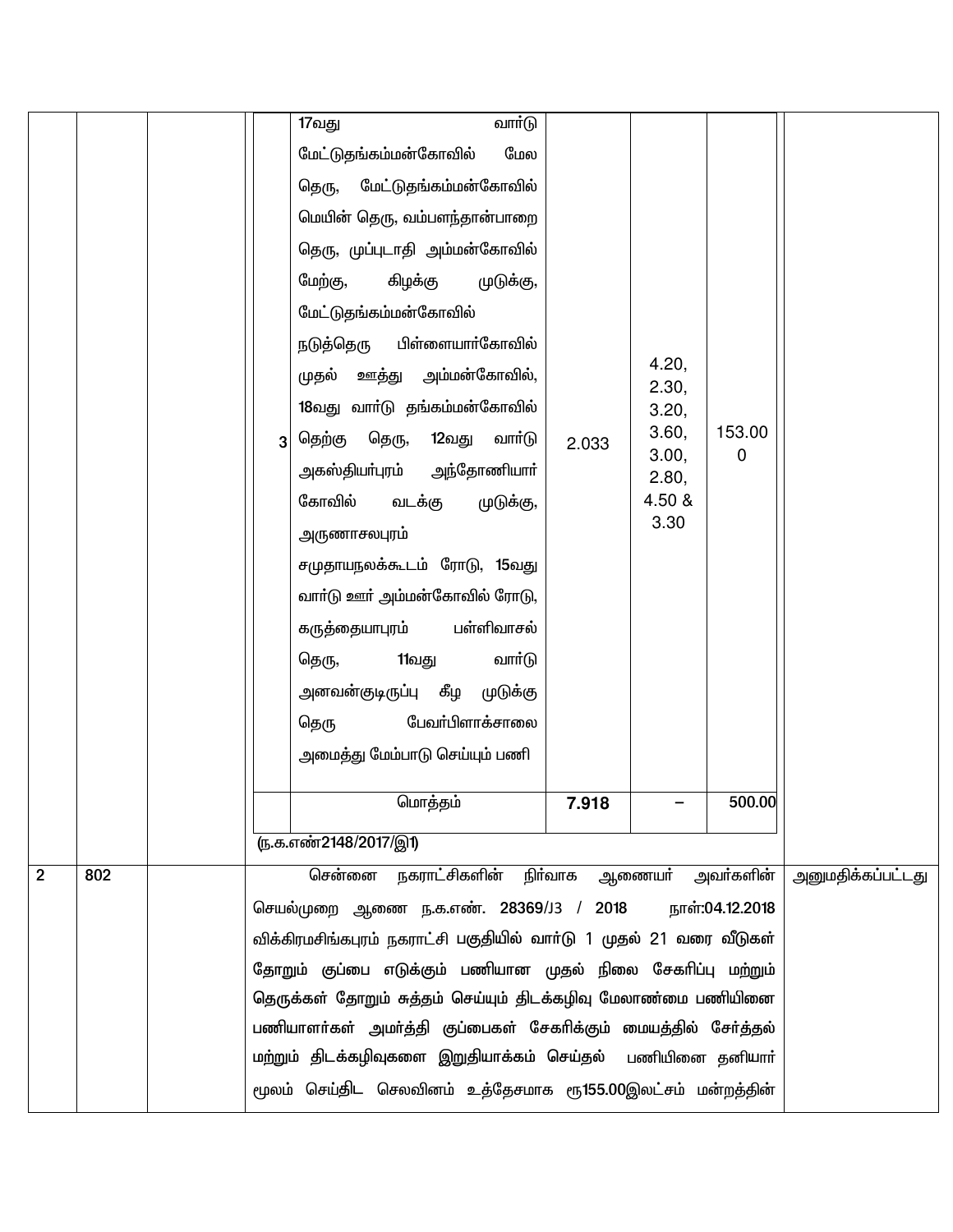|   |     | அனுமதிக்கும், இப்பணியினை பொது<br>நிதியில் இருந்து<br>பாா்வைக்கும்               |                          |
|---|-----|---------------------------------------------------------------------------------|--------------------------|
|   |     | மேற்கொள்ள மன்றத்தின் அனுமதிக்கும்.                                              |                          |
|   |     | (ந.க.எண்: 192/2017/H1)                                                          |                          |
| 3 | 803 | விக்கிரமசிங்கபுரம் நகராட்சியில் அடிப்படை வசதி இடைவெளி                           | <u>அனுமதிக்கப்பட்டது</u> |
|   |     | நிரப்பும் நிதி (Infrastructure Gap Filling Fund ) 2015–16ன் கீழ் கட்டப்பட்டுள்ள |                          |
|   |     | 19வது வாா்டு சுகாதாரபணியாளா்கள் குடியிருப்புக்கு புதிய மின்இணைப்பு              |                          |
|   |     | பெறுவதற்கு மதிப்பீட்டுக் கட்டணம் ரூ 20,917/—ஐ பொது நிதியில் இருந்து             |                          |
|   |     | தமிழ்நாடு மின்சார வாாியத்திற்கு செலுத்த மன்றத்தின்அனுமதிக்கு.                   |                          |
|   |     | (ந.க.எண்1185/2019/இ1)                                                           |                          |
| 4 | 804 | சென்னை தலைமை செயலகத்தில் நடைபெற்ற 7வது மாநில உயா் அதிகார                        | அனுமதிக்கப்பட்டது        |
|   |     | குழு (Second state High Powered Committee Meeting) கூட்டத்தில்                  |                          |
|   |     | தூய்மை இந்தியா திட்டம் திடக்கழிவு மேலாண்மை 2018–19ன் கீழ் Micro                 |                          |
|   |     | Compost Center மற்றும் இதர மேம்பாட்டு பணிகள் மேற்கொள்ள முடிவு                   |                          |
|   |     | எடுக்கப்பட்டு, நகராட்சி நிர்வாக ஆணையர், சென்னை அவர்களின்                        |                          |
|   |     | செயல்முறை ஆணை ந.க.எண்.22866/P/2018 நாள்.23.08.2018ன் படி,                       |                          |
|   |     | கவஜ்பாரத் மிஷன் (Swchh Bharath Mission) திடக்கழிவு மேலாண்மை                     |                          |
|   |     | திட்டம் 2018—19ன் கீழ், கோட்டைவிளைபட்டி சாலை சா்வே எண் 4 <b>15</b> ல்           |                          |
|   |     | உள்ள உரக்கிடங்கில் காலகாலமாக தேங்கி உள்ள குப்பைகளை Biomining                    |                          |
|   |     | முறைப்படி அகற்றும் பணி நடைபெற்று வருகிறது. மேற்காண் பணிக்கு                     |                          |
|   |     | தேவையான ஆலோசனைகள் வழங்க ரூ4,13,000/— வழங்க<br>கேட்டு                            |                          |
|   |     | வரப்பெற்ற சென்னை அண்ணாபல்கலை கழக இயக்குநா் அவா்களின்                            |                          |
|   |     | கடிதம் CES /DIR/ Vickramasingapuram/2018-19 நாள் 12.03.2019                     |                          |
|   |     | மன்றத்தின் பாா்வைக்கும், மேற்காண் தொகை ரூ4,13,000/—ஐ இயக்குநா்                  |                          |
|   |     | அண்ணா பல்கலை கழகம், சென்னை600 026 அவர்களுக்கு வழங்க                             |                          |
|   |     | மன்றத்தின் அனுமதிக்கு                                                           |                          |
|   |     | (ந.க.எண்:6069/2018/இ1)                                                          |                          |
|   |     |                                                                                 |                          |
| 5 | 805 | விக்கிரமசிங்கபுரம் நகராட்சி பொதுசுகாதாரப்பிரிவு வாகனம் TN76 B7879               | அனுமதிக்கப்பட்டது        |
|   |     | டிப்பா் லாாி தகுதிசான்று 10.08.2019 தேதிமுவடைவதால் பொதுபராமாிப்பு               |                          |
|   |     | பணிகள் மேற்கொள்ள ஆணையாளா் மற்றும் தனிஅதிகாாி முன் அனுமதி                        |                          |
|   |     | அளித்துள்ளதினை தொடா்ந்து அதற்கான வேலை உத்தரவு அங்கீகாரம்                        |                          |